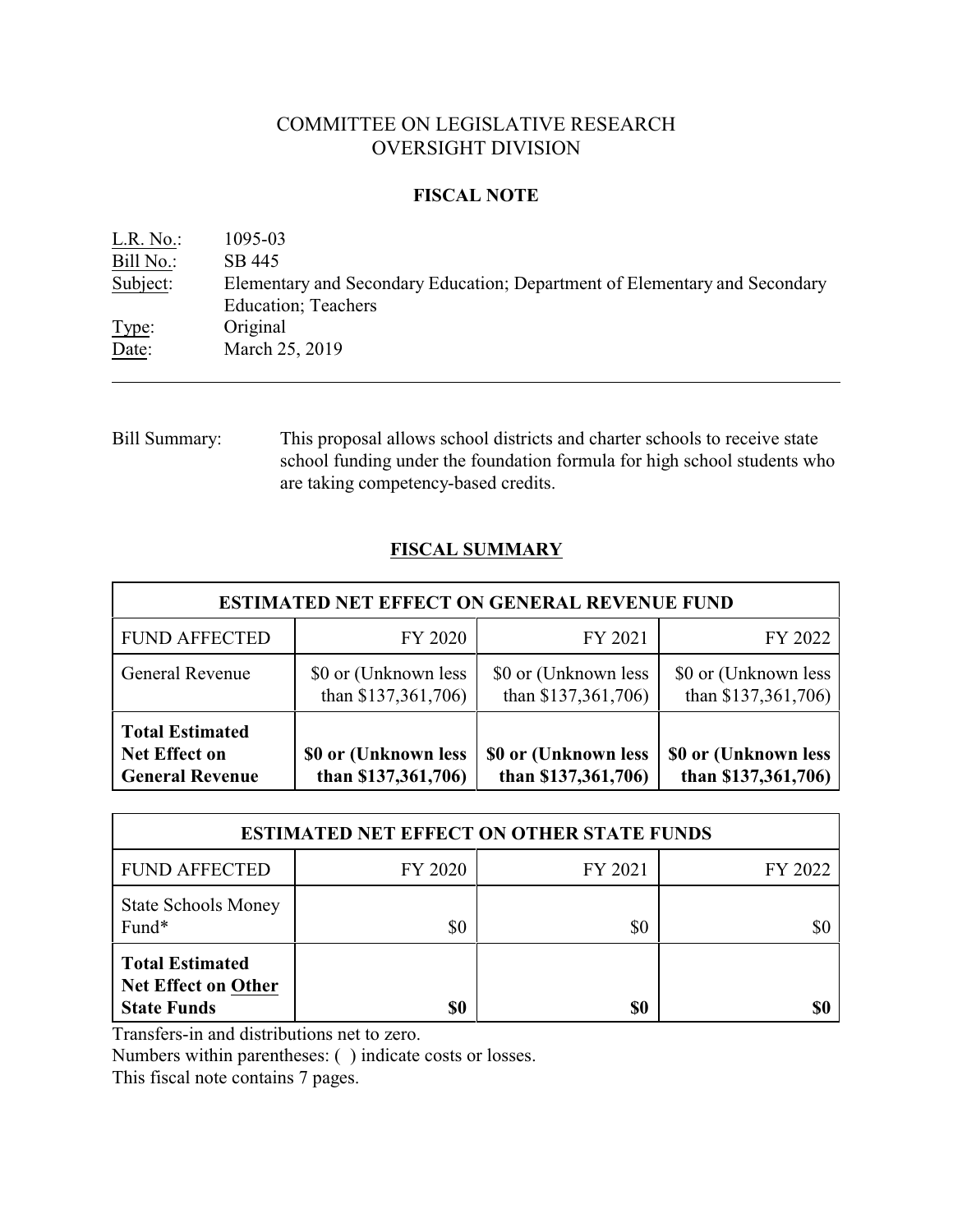L.R. No. 1095-03 Bill No. SB 445 Page 2 of 7 March 25, 2019

| <b>ESTIMATED NET EFFECT ON FEDERAL FUNDS</b>                        |         |         |         |  |  |
|---------------------------------------------------------------------|---------|---------|---------|--|--|
| <b>FUND AFFECTED</b>                                                | FY 2020 | FY 2021 | FY 2022 |  |  |
|                                                                     |         |         |         |  |  |
|                                                                     |         |         |         |  |  |
| <b>Total Estimated</b><br>Net Effect on All<br><b>Federal Funds</b> | \$0     | \$0     |         |  |  |

| <b>ESTIMATED NET EFFECT ON FULL TIME EQUIVALENT (FTE)</b>    |         |         |         |  |  |
|--------------------------------------------------------------|---------|---------|---------|--|--|
| <b>FUND AFFECTED</b>                                         | FY 2020 | FY 2021 | FY 2022 |  |  |
|                                                              |         |         |         |  |  |
|                                                              |         |         |         |  |  |
| <b>Total Estimated</b><br><b>Net Effect on</b><br><b>FTE</b> |         |         |         |  |  |

 $\boxtimes$  Estimated Net Effect (expenditures or reduced revenues) expected to exceed \$100,000 in any of the three fiscal years after implementation of the act.

| <b>ESTIMATED NET EFFECT ON LOCAL FUNDS</b>                                                                                                                     |  |  |  |  |  |  |  |
|----------------------------------------------------------------------------------------------------------------------------------------------------------------|--|--|--|--|--|--|--|
| FY 2021<br><b>FUND AFFECTED</b><br>FY 2020<br>FY 2022                                                                                                          |  |  |  |  |  |  |  |
| \$0 or Unknown less<br>\$0 or Unknown less<br>\$0 or Unknown less<br>than \$137,361,706<br>than \$137,361,706<br>than \$137,361,706<br><b>Local Government</b> |  |  |  |  |  |  |  |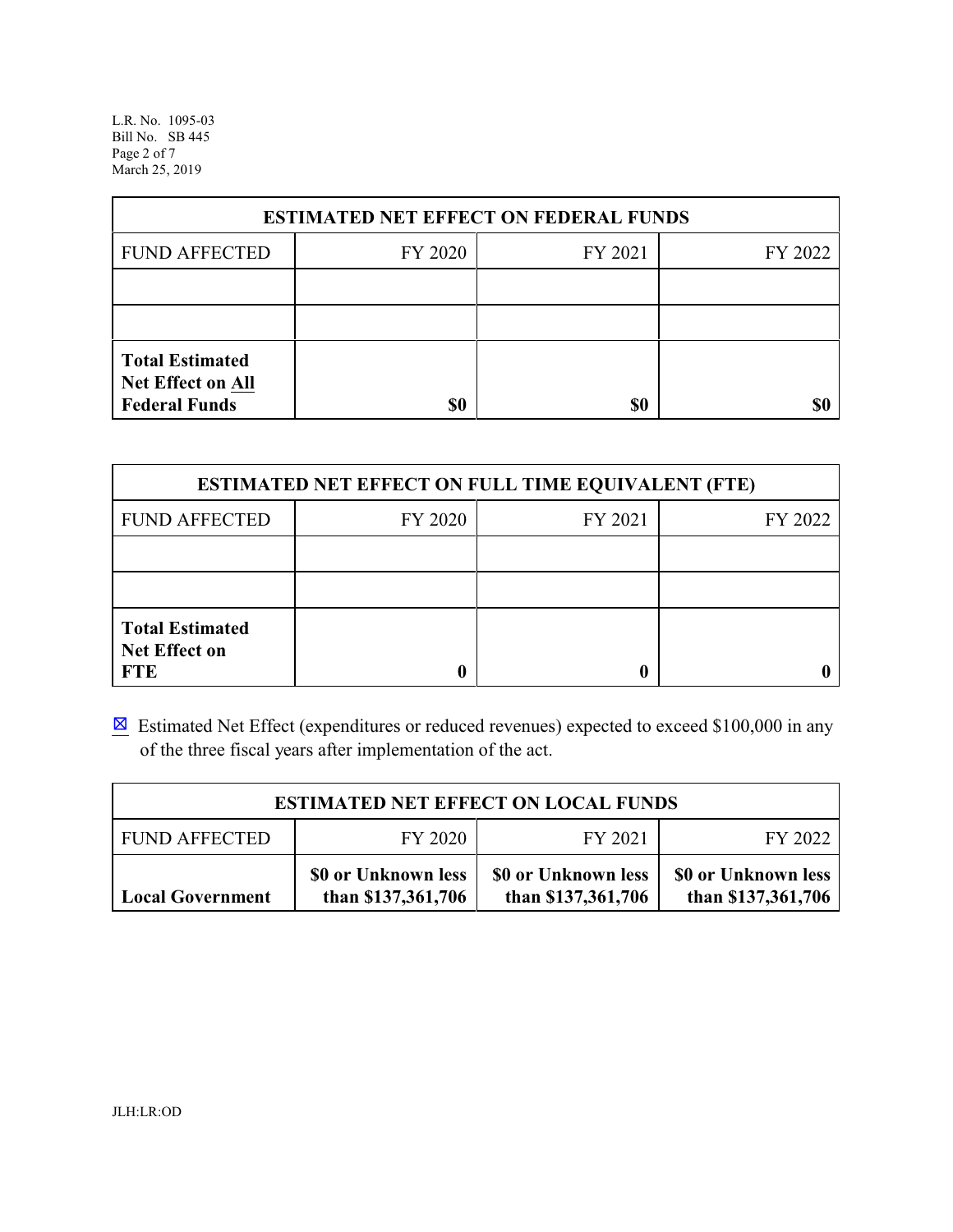L.R. No. 1095-03 Bill No. SB 445 Page 3 of 7 March 25, 2019

## **FISCAL ANALYSIS**

## ASSUMPTION

Officials from **Department of Elementary and Secondary Education (DESE)** assume there is a potential for significant cost to the foundation formula as a result of this proposal; however, DESE cannot provide a cost estimate due to the unknown factors.

The proposal would increase to 100% the attendance rate of students scoring "proficient" or "advanced" on end-of-course assessment as determined by the school district. The proposal does not require school districts to create competency-based credits. The proposal provides no guidelines for the end-of-course assessment. Current attendance rates of students who might enroll in a competency-based course are unknown.

The calculation below provides the highest potential cost if all schools and kids participated and scored proficient or advanced on the assessments; however, the real cost will not likely reach this potential.

| Grade 9                            | 63,262.73     |
|------------------------------------|---------------|
| Grade 10                           | 60,813.71     |
| Grade 11                           | 57,690.50     |
| Grade 12                           | 52,043.24     |
| High School ADA 2018               | 233,810.18    |
| <b>High School Enrollment</b>      | 266,709.00    |
| Difference                         | 32,898.82     |
| Average Basic Formula Payment 2019 | \$4,175.2776  |
| <b>Highest Potential Cost</b>      | \$137,361,706 |

**Oversight** will utilize DESE's estimate of cost for this fiscal note.

Oversight notes the following information for courses with End of Course (EOC) exams:

| Course     | Accountable | <b>Proficient</b> | <b>Advanced</b> | <b>Total Proficient &amp;</b><br>Advanced |
|------------|-------------|-------------------|-----------------|-------------------------------------------|
| English I  | 11,547      | $39.1\%$          | 22.9%           | 62.0%                                     |
| English II | 64,652      | $47.1\%$          | $10.3\%$        | 57.4%                                     |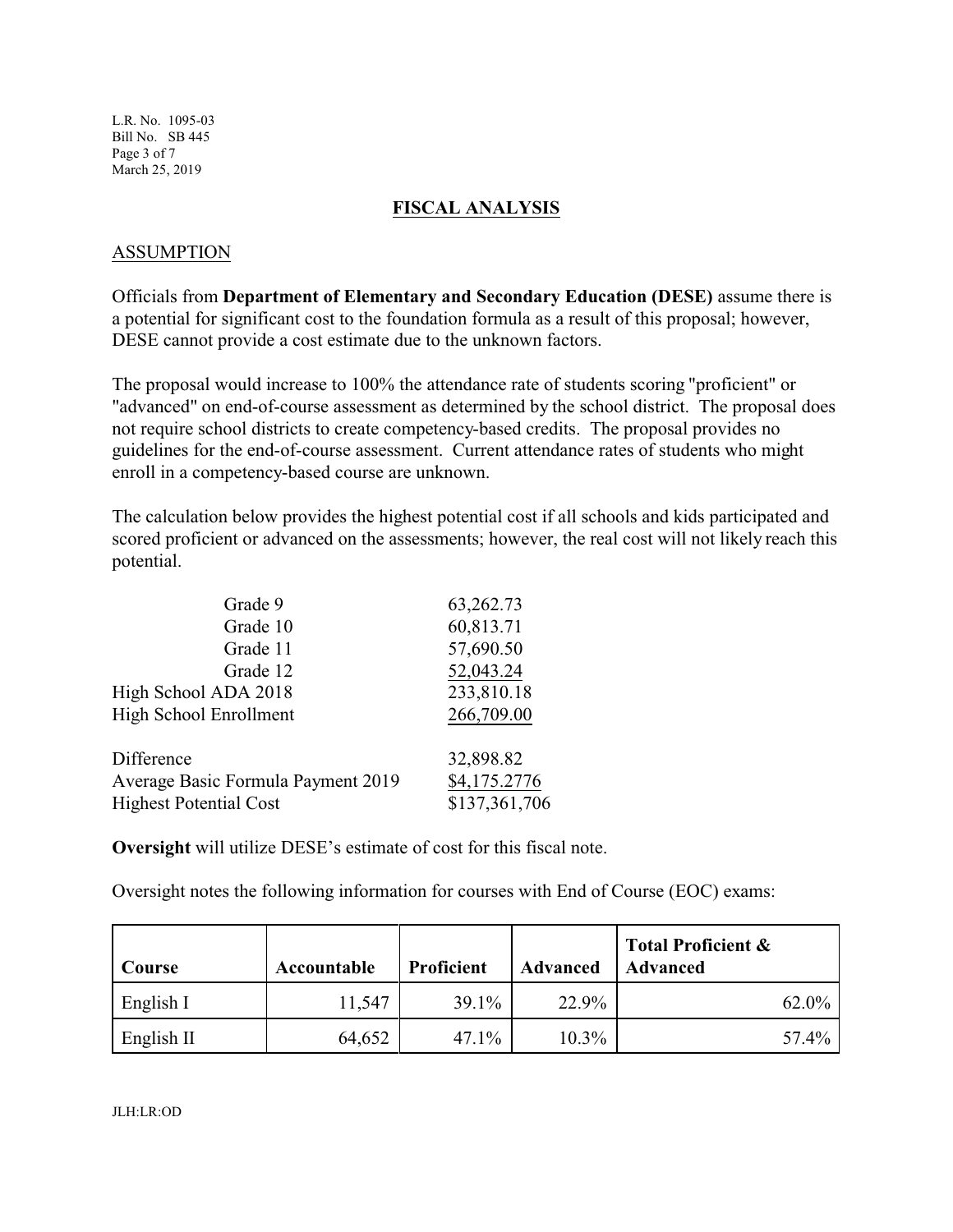L.R. No. 1095-03 Bill No. SB 445 Page 4 of 7 March 25, 2019

| Course                  | Accountable | <b>Proficient</b> | <b>Advanced</b> | <b>Total Proficient &amp;</b><br><b>Advanced</b> |
|-------------------------|-------------|-------------------|-----------------|--------------------------------------------------|
| Algebra I               | 65,988      | 22.1%             | 24.8%           | 46.9%                                            |
| Algebra $II$            | 18,211      | 27.8%             | 20.1%           | 47.9%                                            |
| Geometry                | 4,750       | 28.7%             | 19.1%           | 47.8%                                            |
| <b>American History</b> | 4,771       | $30.4\%$          | 18.5%           | 48.9%                                            |
| Government              | 60,627      | $40.6\%$          | 24.9%           | 65.5%                                            |
|                         |             |                   | Average         | 53.77%                                           |

\* Oversight notes EOC exams are available for Biology and Physical Science; however, there was no information available for these courses.

**Oversight** assumes this proposal allows school districts to award credit based on competency as determined by the school district. Oversight assumes the impact would depend largely on policies implemented by school districts.

Oversight estimates the following using different rates of students scoring proficient and advanced on EOC exams:

| Percent Scoring Proficient<br>and Advanced (of 32,899) | <b>Estimated ADA</b> | Increase to Foundation<br>Formula $(x \, \$4,175)$ |
|--------------------------------------------------------|----------------------|----------------------------------------------------|
| $10\%$                                                 | 3,290                | \$13,735,750                                       |
| 25%                                                    | 8,225                | \$34,339,375                                       |
| 50%                                                    | 16,450               | \$68,678,750                                       |
| 75%                                                    | 24,674               | \$103,013,950                                      |

Oversight notes the foundation formula was fully funded in FY 2018; however, Oversight is unable to predict whether it will be fully funded in future fiscal years. Oversight notes that if the foundation formula is not fully funded then any additional call to the foundation formula would not necessarily result in a cost to General Revenue or the State School Moneys Fund. Therefore, Oversight will show the impact as \$0 (not fully funded) to less than \$137,361,706 as estimated by DESE.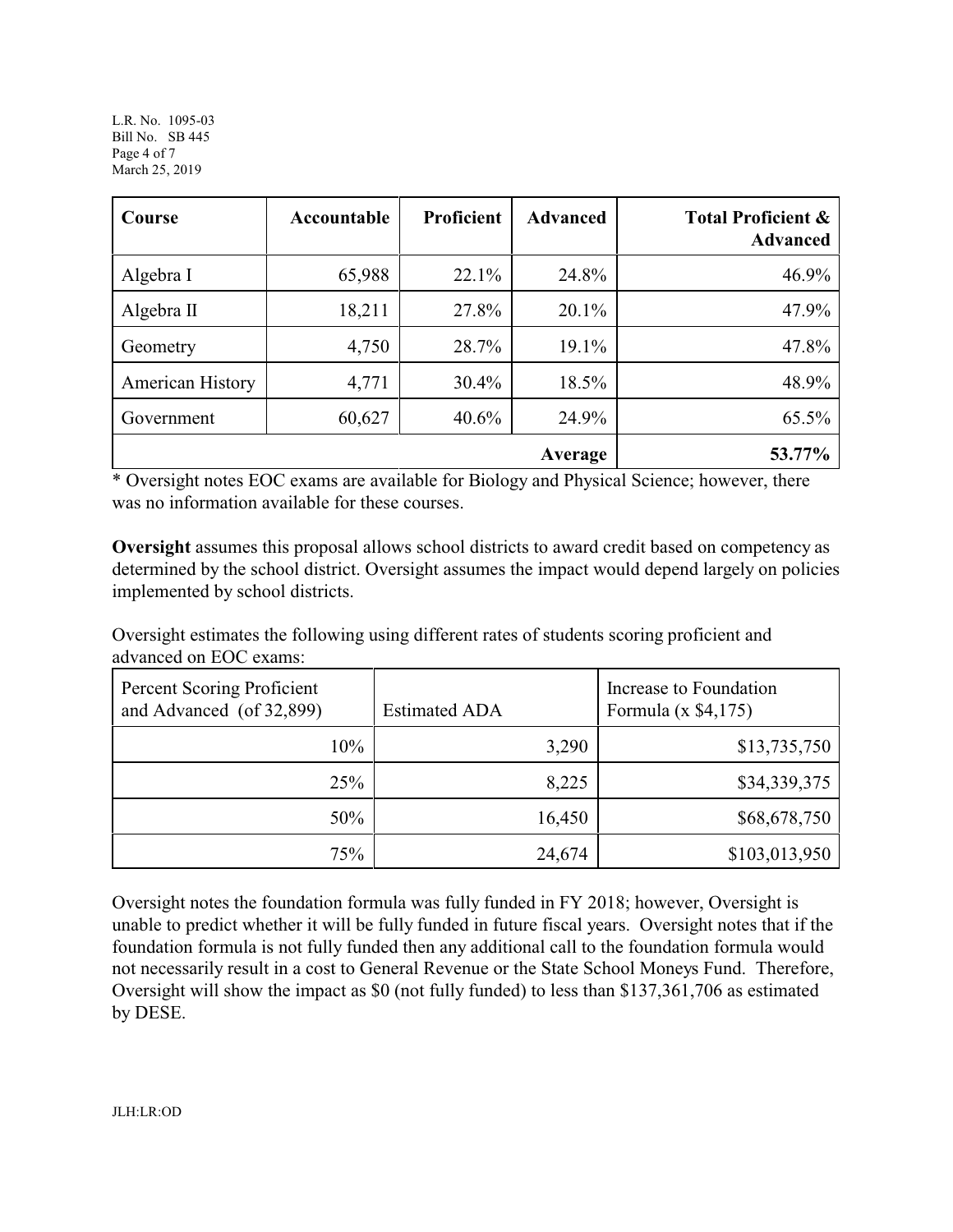L.R. No. 1095-03 Bill No. SB 445 Page 5 of 7 March 25, 2019

### ASSUMPTION (continued)

Additionally, Oversight notes, currently the [Missouri Option Program](https://dese.mo.gov/quality-schools/missouri-option-program) is a competency-based program approved by the State-Board of Education that utilizes a high school equivalency exam as mastery for graduation purposes. Oversight notes the Missouri Option Program targets students who are 17 to 20 years of age and are at least one year behind their cohort group or for other significant reasons identified in the program. Based on information from DESE's FY 2020 budget book, the three year average was 8,397 test takers for the High School Equivalency Examination. Oversight assumes these students are counted toward average daily attendance and districts currently receive state funding for these students. Oversight assumes there could be some overlap between this proposal and the Missouri Option Program which may impact the estimates provided in this fiscal note.

Officials from the **Springfield Public Schools** assume the proposal will have no fiscal impact on their organization.

**Oversight** received a limited number of responses from school districts related to the fiscal impact of this proposal. Oversight has presented this fiscal note on the best current information available. Upon the receipt of additional responses, Oversight will review to determine if an updated fiscal note should be prepared and seek the necessary approval to publish a new fiscal note.

Oversight only reflects the responses that we have received from state agencies and political subdivisions; however, other school districts were requested to respond to this proposed legislation but did not. For a general listing of political subdivisions included in our database, please refer to [www.legislativeoversight.mo.gov.](http://www.legislativeoversight.mo.gov.)

| <b>ESTIMATED NET EFFECT ON</b><br><b>GENERAL REVENUE</b> | Less than<br>\$137,361,706)                                    | \$0 or (Unknown \$0 or (Unknown<br>Less than<br>\$137,361,706) | \$0 or (Unknown)<br>Less than<br>\$137,361,706) |
|----------------------------------------------------------|----------------------------------------------------------------|----------------------------------------------------------------|-------------------------------------------------|
| Cost - increase in ADA from<br>competency-based credit   | \$0 or (Unknown \$0 or (Unknown)<br>Less than<br>\$137,361,706 | Less than<br>\$137,361,706                                     | \$0 or (Unknown)<br>Less than<br>\$137,361,706) |
| <b>GENERAL REVENUE</b>                                   | FY 2020<br>$(10 \text{ Mo.})$                                  | FY 2021                                                        | FY 2022                                         |
| FISCAL IMPACT - State Government                         |                                                                |                                                                |                                                 |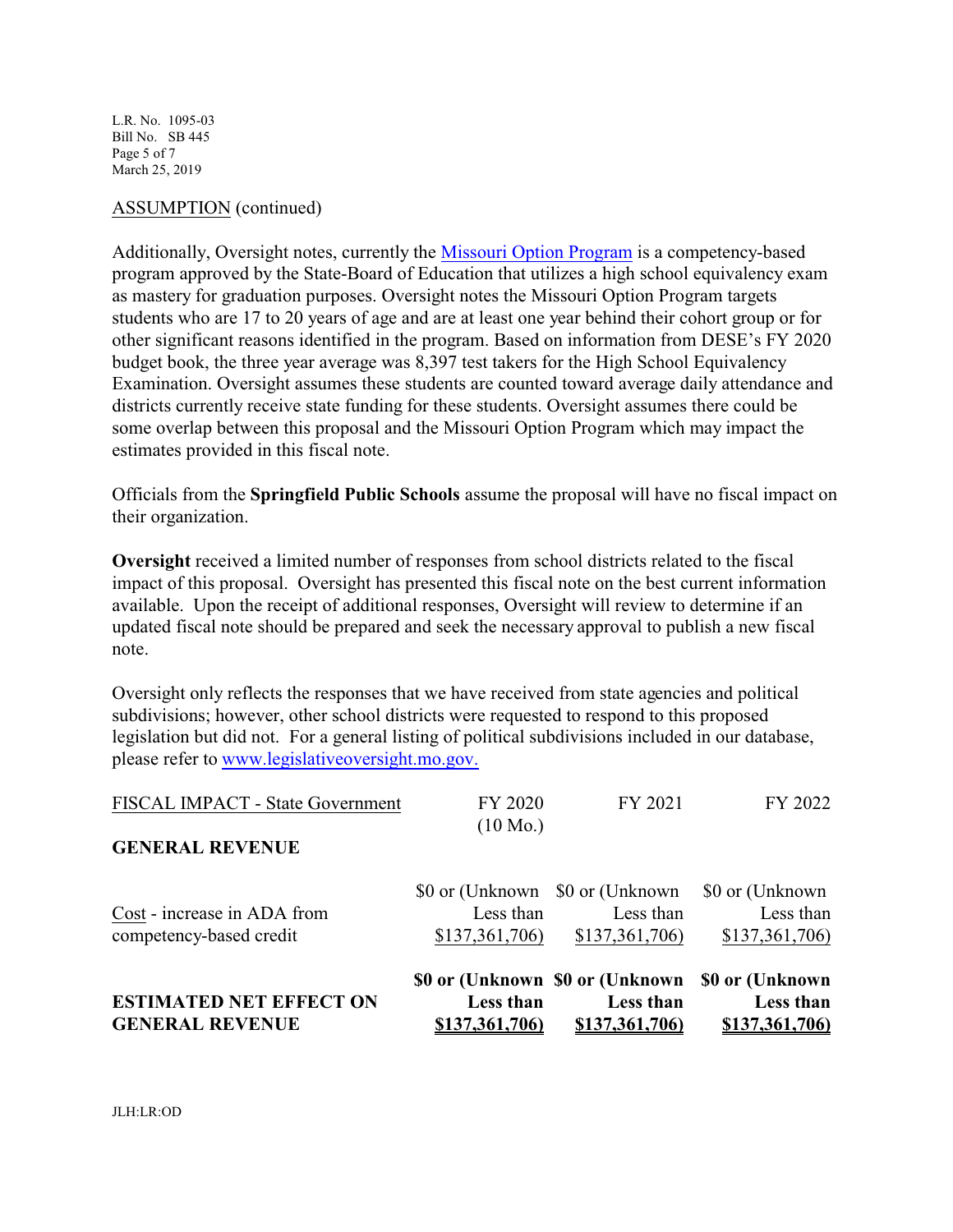L.R. No. 1095-03 Bill No. SB 445 Page 6 of 7 March 25, 2019

| <b>FISCAL IMPACT - State Government</b> | FY 2020            | FY 2021 | FY 2022 |
|-----------------------------------------|--------------------|---------|---------|
| Continued                               | $(10 \text{ Mo.})$ |         |         |

#### **STATE SCHOOLS MONEY FUND**

| <b>ESTIMATED NET EFFECT ON</b>                                    | Less than                                       | \$0 or Unknown \$0 or Unknown \$0 or Unknown<br>Less than | Less than                                       |
|-------------------------------------------------------------------|-------------------------------------------------|-----------------------------------------------------------|-------------------------------------------------|
| Revenue - from increased ADA from<br>competency-based credits     | \$0 or Unknown<br>Less than<br>\$137,361,706    | \$0 or Unknown<br>Less than<br>\$137,361,706              | \$0 or Unknown<br>Less than<br>\$137,361,706    |
| <b>SCHOOL DISTRICT FUNDS</b>                                      |                                                 |                                                           |                                                 |
| FISCAL IMPACT - Local Government                                  | FY 2020<br>$(10 \text{ Mo.})$                   | FY 2021                                                   | FY 2022                                         |
| <b>ESTIMATED NET EFFECT ON</b><br><b>STATE SCHOOLS MONEY FUND</b> | $\underline{\underline{\$0}}$                   | $\underline{\underline{\$0}}$                             | $\underline{\underline{\$0}}$                   |
| Transfer Out - to School Districts                                | \$0 or (Unknown)<br>Less than<br>\$137,361,706) | \$0 or (Unknown)<br>Less than<br>\$137,361,706            | \$0 or (Unknown)<br>Less than<br>\$137,361,706) |
| Transfer In - from General Revenue                                | Less than<br>\$137,361,706                      | Less than<br>\$137,361,706                                | Less than<br>\$137,361,706                      |
|                                                                   | \$0 or Unknown                                  | \$0 or Unknown                                            | \$0 or Unknown                                  |

# FISCAL IMPACT - Small Business

No direct fiscal impact to small businesses would be expected as a result of this proposal.

## FISCAL DESCRIPTION

Under this act, school districts and charter schools shall receive state school funding under the foundation formula for high school students who are taking competency-based credits offered by their school district or charter school.

JLH:LR:OD